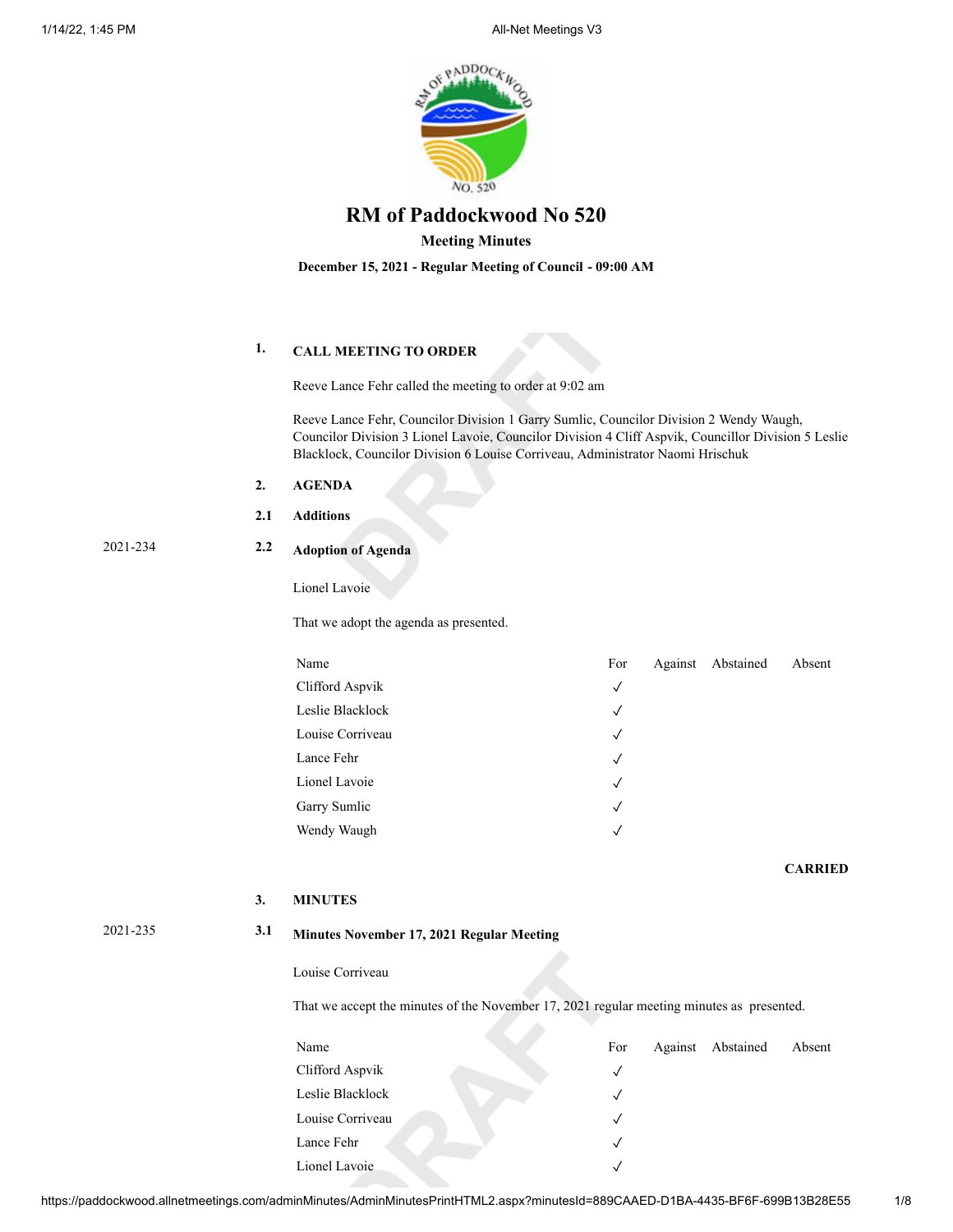| Garry Sumlic |  |
|--------------|--|
| Wendy Waugh  |  |

## **CARRIED**

| <b>BUSINESS ARISING FROM MINUTES</b> |  |  |
|--------------------------------------|--|--|
|                                      |  |  |

# **5. DELEGATIONS**

11:08 Jim Walters entered the meeting

## **5.1 11:00am Jim Walters planning consultant**

Jim Walters left the meeting at 11:55 am

## **6. FINANCIAL REPORTS**

# 2021-236 **6.1 Statement of Financial Activities November 30, 2021**

Leslie Blacklock

That the Statement of Financial Activities for the period ending November 30, 2021, be accepted as presented.

| Name             | For          | Against | Abstained | Absent |
|------------------|--------------|---------|-----------|--------|
| Clifford Aspvik  | $\checkmark$ |         |           |        |
| Leslie Blacklock | $\checkmark$ |         |           |        |
| Louise Corriveau | $\checkmark$ |         |           |        |
| Lance Fehr       | $\checkmark$ |         |           |        |
| Lionel Lavoie    | $\sqrt{ }$   |         |           |        |
| Garry Sumlic     | $\checkmark$ |         |           |        |
| Wendy Waugh      |              |         |           |        |

**CARRIED**

**CARRIED**

# 2021-237 **6.2 Bank Statement/Reconciliation**

### Clifford Aspvik

That the November 2021 bank statement and bank reconciliation be accepted as presented.

| Name             | For          | Against Abstained | Absent |
|------------------|--------------|-------------------|--------|
| Clifford Aspvik  | $\checkmark$ |                   |        |
| Leslie Blacklock | $\sqrt{ }$   |                   |        |
| Louise Corriveau | $\checkmark$ |                   |        |
| Lance Fehr       | $\sqrt{ }$   |                   |        |
| Lionel Lavoie    | $\checkmark$ |                   |        |
| Garry Sumlic     | $\sqrt{ }$   |                   |        |
| Wendy Waugh      | $\sqrt{ }$   |                   |        |
|                  |              |                   |        |

**7. ACCOUNTS**

- 
- 2021-238 **7.1 List of Accounts for Approval**

Wendy Waugh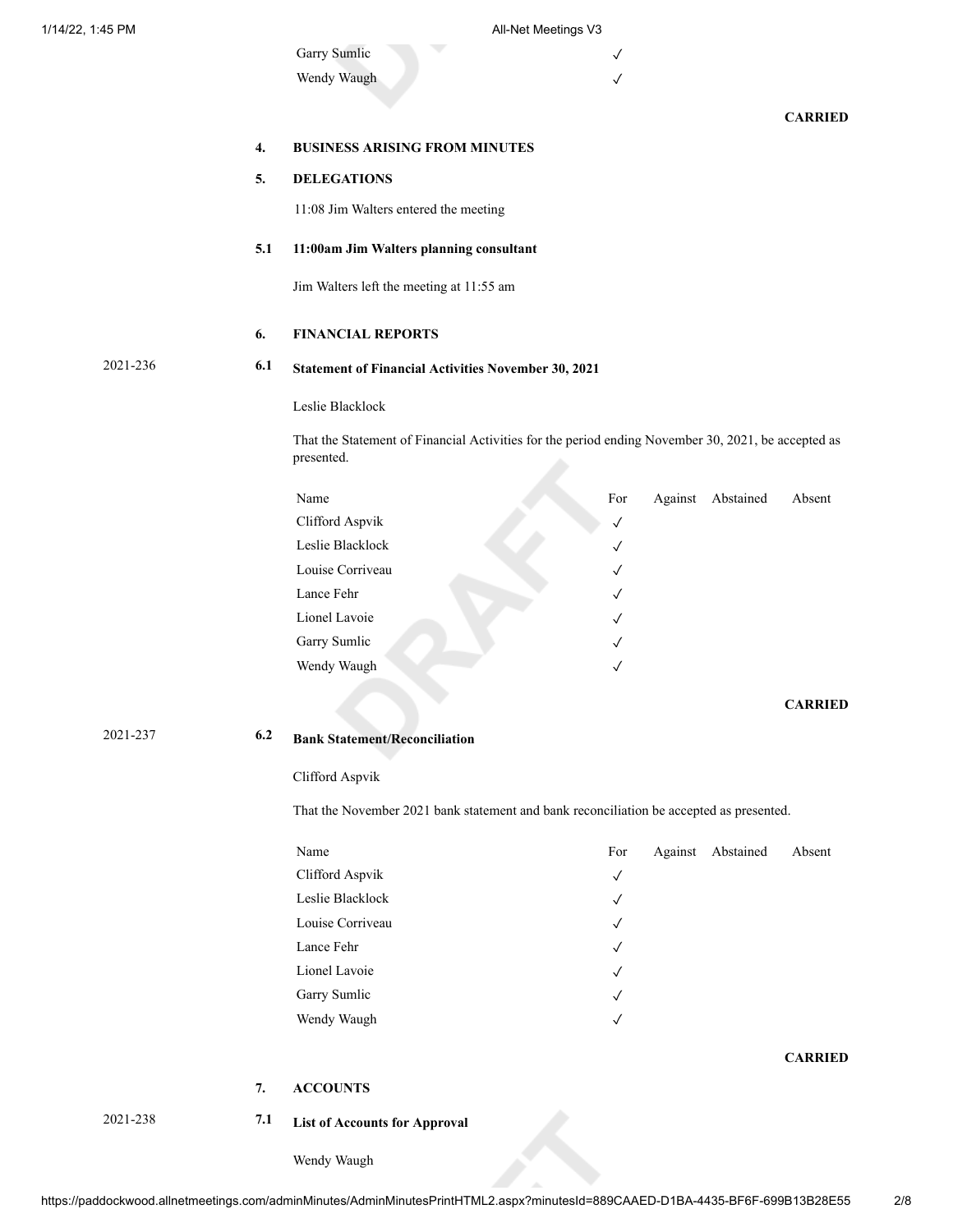#### 1/14/22, 1:45 PM **All-Net Meetings V3**

That the List of Accounts for Approval including cheques 8176 to 8215 and manual payments of 210242 to 210265 totaling \$126,790.91, payroll deposits of \$24,830.57 and Loader loan #35 of \$4,605.00; Skidsteer loan #27 of \$1,755.00; CAT 2020 grader loan #22 of \$10,042.00; Western Star loan #21 of \$1,754.00 and Gravel Crushing loan #20 of \$2,894.92 be accepted for payment.

| Name             | For          | Against Abstained | Absent |
|------------------|--------------|-------------------|--------|
| Clifford Aspvik  | $\sqrt{ }$   |                   |        |
| Leslie Blacklock | $\sqrt{}$    |                   |        |
| Louise Corriveau | $\checkmark$ |                   |        |
| Lance Fehr       | $\checkmark$ |                   |        |
| Lionel Lavoie    | $\sqrt{ }$   |                   |        |
| Garry Sumlic     | $\sqrt{}$    |                   |        |
| Wendy Waugh      | $\checkmark$ |                   |        |

**CARRIED**

# 2021-239 **7.2 Councillor Remuneration**

Louise Corriveau

That we approve the following remuneration as listed:

| <b>Division One - Garry Sumlic</b>      |          |            |
|-----------------------------------------|----------|------------|
| <b>DECEMBER</b> meetings                | \$450.00 |            |
| DECEMBER reimbursement/mileage          | \$150.00 | \$600.00   |
|                                         |          | \$600.00   |
| Division Two - Wendy Waugh              |          |            |
| <b>DECEMBER</b> meetings                | \$450.00 |            |
| DECEMBER reimbursement/mileage          | \$150.00 | \$600.00   |
| 2020 CPP Deficiency                     |          | (\$106.31) |
|                                         |          | \$493.69   |
| <b>Division Three - Lionel Lavoie</b>   |          |            |
| <b>DECEMBER</b> meetings                | \$450.00 |            |
| DECEMBER reimbursement/mileage          | \$150.00 | \$600.00   |
|                                         |          | \$600.00   |
|                                         |          |            |
| <b>Division Four - Cliff Aspvik</b>     |          |            |
| <b>DECEMBER</b> meetings                | \$450.00 |            |
| DECEMBER reimbursement/mileage          | \$150.00 | \$600.00   |
| Health & Dental repayment               |          | (96.00)    |
| 2020 CPP Deficiency                     |          | (111.98)   |
|                                         |          | \$392.02   |
| <b>Division Five - Leslie Blacklock</b> |          |            |
| <b>DECEMBER</b> meetings                | \$450.00 |            |
| DECEMBER reimbursement/mileage          | \$150.00 | \$600.00   |
|                                         |          | \$600.00   |
| <b>Division Six - Louise Corriveau</b>  |          |            |
| <b>DECEMBER</b> meetings                | \$450.00 |            |
| DECEMBER reimbursement/mileage          | \$150.00 | \$600.00   |
| Health & Dental repayment               |          | (79.00)    |
| 2020 EI Deficiency                      |          | \$(93.22)  |
|                                         |          | 427.78     |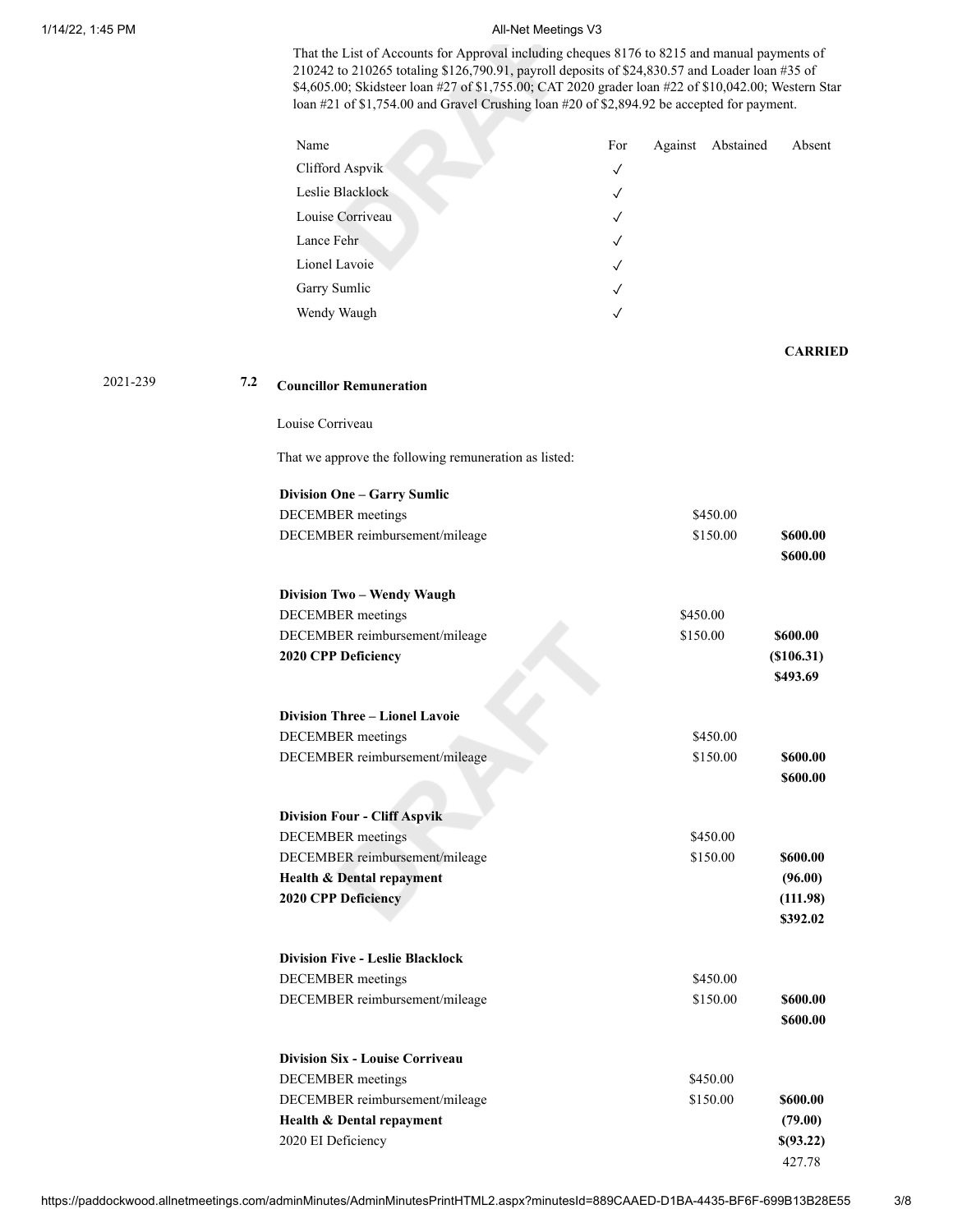# 1/14/22, 1:45 PM **All-Net Meetings V3**

|          |       | Reeve-Lance Fehr                                                     |              |              |           |                        |  |  |
|----------|-------|----------------------------------------------------------------------|--------------|--------------|-----------|------------------------|--|--|
|          |       | <b>DECEMBER</b> meetings                                             |              |              | \$585.00  |                        |  |  |
|          |       | DECEMBER reimbursement/mileage                                       |              |              | \$150.00  | \$735.00               |  |  |
|          |       | Health & Dental repayment<br>2020 CPP Deficiency                     |              |              |           | (115.00)<br>(\$191.36) |  |  |
|          |       |                                                                      |              |              |           | \$428.64               |  |  |
|          |       | Name                                                                 | For          | Against      | Abstained | Absent                 |  |  |
|          |       | Clifford Aspvik                                                      | $\checkmark$ |              |           |                        |  |  |
|          |       | Leslie Blacklock                                                     | $\checkmark$ |              |           |                        |  |  |
|          |       | Louise Corriveau                                                     | $\checkmark$ |              |           |                        |  |  |
|          |       | Lance Fehr                                                           | $\checkmark$ |              |           |                        |  |  |
|          |       | Lionel Lavoie                                                        | $\checkmark$ |              |           |                        |  |  |
|          |       | Garry Sumlic                                                         | $\checkmark$ |              |           |                        |  |  |
|          |       | Wendy Waugh                                                          | $\checkmark$ |              |           |                        |  |  |
|          |       |                                                                      |              |              |           | <b>CARRIED</b>         |  |  |
|          | 8.    | <b>ADMINISTRATION REPORT</b>                                         |              |              |           |                        |  |  |
|          | 8.1   | Naomi Hrischuk - Administrator                                       |              |              |           |                        |  |  |
|          | 9.    | PLANNING AND DEVELOPMENT                                             |              |              |           |                        |  |  |
|          | 9.1   | <b>Strategic Planning</b>                                            |              |              |           |                        |  |  |
|          | 9.2   | <b>Appeal</b>                                                        |              |              |           |                        |  |  |
|          | 9.3   | <b>Demolition/Moving Permits</b>                                     |              |              |           |                        |  |  |
|          | 9.4   | <b>Building Permits</b>                                              |              |              |           |                        |  |  |
|          | 9.5   | <b>Building Permits Extensions</b>                                   |              |              |           |                        |  |  |
|          | 9.6   | <b>Sub. Application Updates</b>                                      |              |              |           |                        |  |  |
|          | 9.7   | <b>Approach Applications</b>                                         |              |              |           |                        |  |  |
|          | 9.8   | <b>New Subdivision Applications</b>                                  |              |              |           |                        |  |  |
|          |       | 9.8.1 NW 27 53 26 W2                                                 |              |              |           |                        |  |  |
|          | 9.9   | Consolidation                                                        |              |              |           |                        |  |  |
| 2021-240 | 9.9.1 | Consolidation request Lot 30 and 31 Fairway Drive Cranberry Creek    |              |              |           |                        |  |  |
|          |       | Wendy Waugh                                                          |              |              |           |                        |  |  |
|          |       | That we approve the consolidation of Lots 30 and 31 Cranberry Creek. |              |              |           |                        |  |  |
|          |       | Name                                                                 | For          | Against      | Abstained | Absent                 |  |  |
|          |       | Clifford Aspvik                                                      | $\checkmark$ |              |           |                        |  |  |
|          |       | Leslie Blacklock                                                     | $\checkmark$ |              |           |                        |  |  |
|          |       | Louise Corriveau                                                     | $\checkmark$ |              |           |                        |  |  |
|          |       | Lance Fehr                                                           | $\checkmark$ |              |           |                        |  |  |
|          |       | Lionel Lavoie                                                        | $\checkmark$ |              |           |                        |  |  |
|          |       | Garry Sumlic                                                         |              | $\checkmark$ |           |                        |  |  |

https://paddockwood.allnetmeetings.com/adminMinutes/AdminMinutesPrintHTML2.aspx?minutesId=889CAAED-D1BA-4435-BF6F-699B13B28E55 4/8

Wendy Waugh $\hspace{1.6cm} \surd$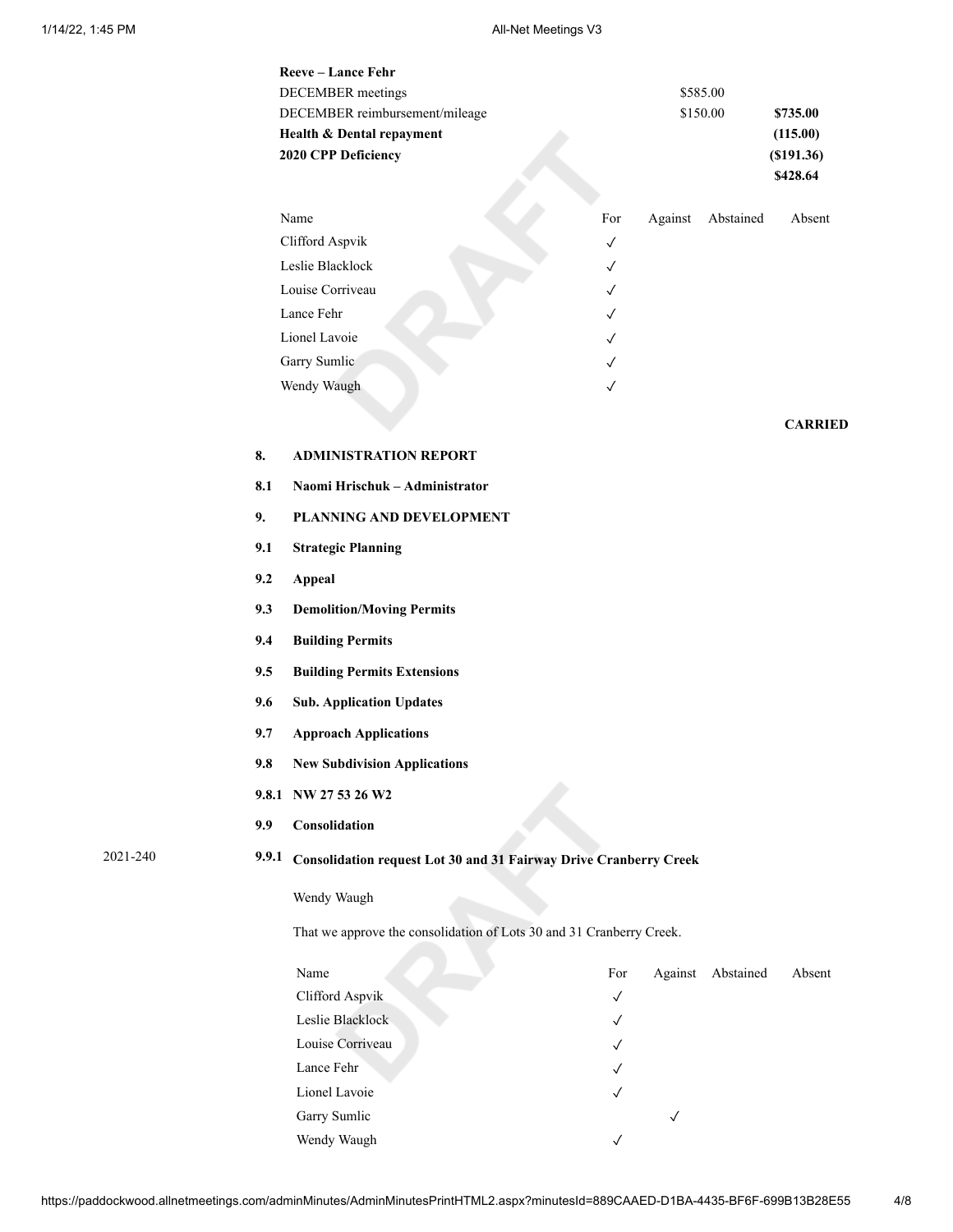|          |      | 9.9.2 South Shore                                                              |              |         |           |                |
|----------|------|--------------------------------------------------------------------------------|--------------|---------|-----------|----------------|
|          | 9.10 | <b>Sub. Comments - Zoning Bylaw Discussion</b>                                 |              |         |           |                |
|          | 9.11 | <b>Service Agreements</b>                                                      |              |         |           |                |
|          | 10.  | <b>COMMITTEE REPORTS</b>                                                       |              |         |           |                |
| 2021-241 | 10.1 | <b>RM Complex-Alarm System</b>                                                 |              |         |           |                |
|          |      | Lionel Lavoie                                                                  |              |         |           |                |
|          |      | That we hire PA Alarm to update and monitor the security system.               |              |         |           |                |
|          |      | Name                                                                           | For          | Against | Abstained | Absent         |
|          |      | Clifford Aspvik                                                                | $\checkmark$ |         |           |                |
|          |      | Leslie Blacklock                                                               | ✓            |         |           |                |
|          |      | Louise Corriveau                                                               | ✓            |         |           |                |
|          |      | Lance Fehr                                                                     | ✓            |         |           |                |
|          |      | Lionel Lavoie                                                                  | ✓            |         |           |                |
|          |      | Garry Sumlic                                                                   | ✓            |         |           |                |
|          |      | Wendy Waugh                                                                    | $\checkmark$ |         |           |                |
|          |      |                                                                                |              |         |           |                |
|          |      |                                                                                |              |         |           | <b>CARRIED</b> |
|          |      | Glen Jones entered the meeting at 10:19 am                                     |              |         |           |                |
|          | 10.2 | <b>Shop Inspection</b>                                                         |              |         |           |                |
|          |      | Glen Jones left the meeting at 11:00 am                                        |              |         |           |                |
|          |      | 10.3 Labour, Policy and OH&S                                                   |              |         |           |                |
| 2021-242 |      | 10.3.1 Foreman Contract - Labour Committee Recommendations                     |              |         |           |                |
|          |      | Lionel Lavoie                                                                  |              |         |           |                |
|          |      | That we accept the Labour Comittee's reccomendations for the Foreman contract. |              |         |           |                |
|          |      | Name                                                                           | For          | Against | Abstained | Absent         |
|          |      | Clifford Aspvik                                                                | $\checkmark$ |         |           |                |
|          |      | Leslie Blacklock                                                               | $\checkmark$ |         |           |                |
|          |      | Louise Corriveau                                                               | ✓            |         |           |                |
|          |      | Lance Fehr                                                                     | ✓            |         |           |                |
|          |      | Lionel Lavoie                                                                  | ✓            |         |           |                |
|          |      | Garry Sumlic                                                                   | ✓            |         |           |                |
|          |      | Wendy Waugh                                                                    | ✓            |         |           |                |
|          |      |                                                                                |              |         |           | <b>CARRIED</b> |
|          | 10.4 | <b>Finance Committee</b>                                                       |              |         |           |                |
| 2021-243 |      | 10.4.1 Budget Revision                                                         |              |         |           |                |
|          |      | Wendy Waugh                                                                    |              |         |           |                |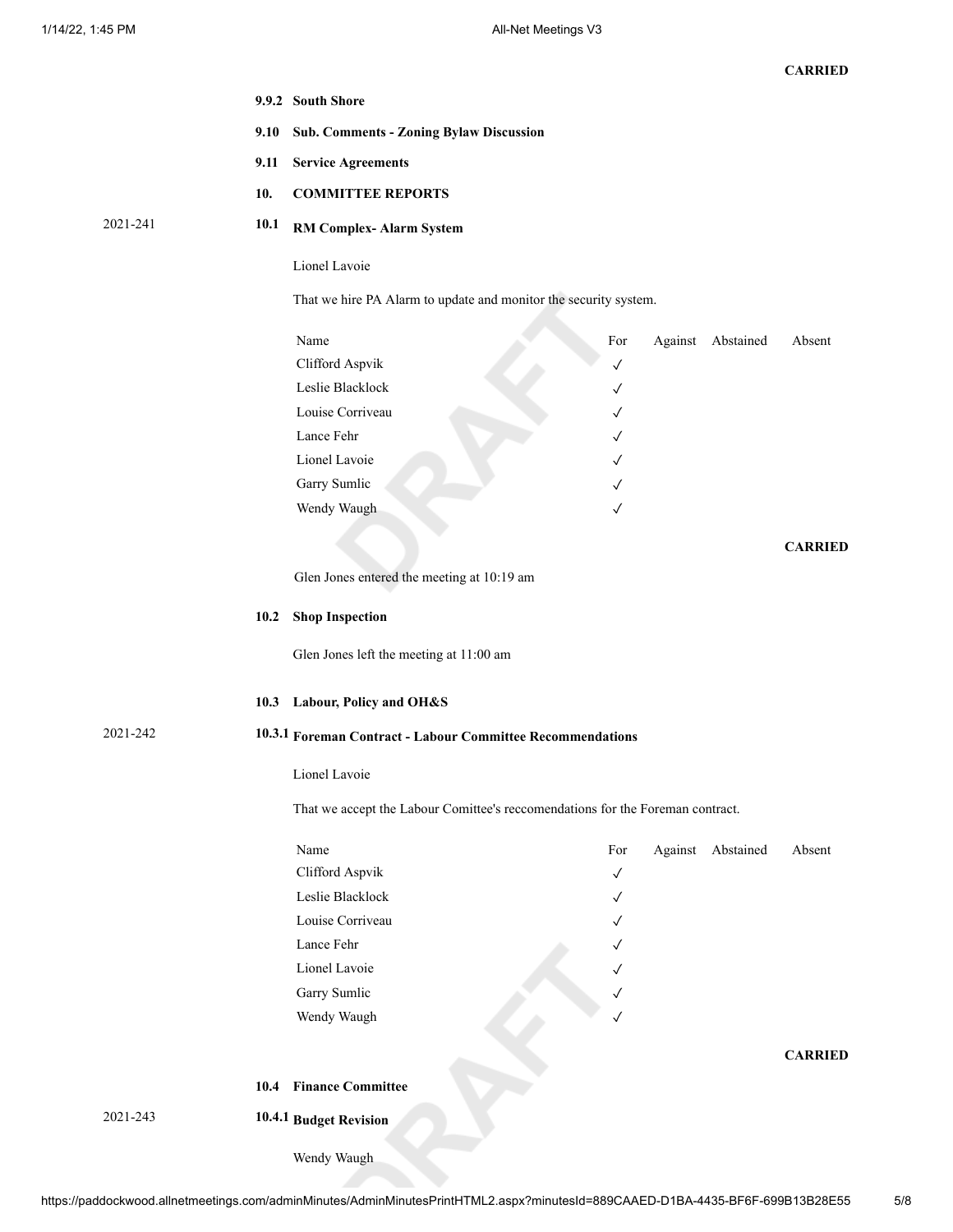2021-244 **12.1 Six Month Notices**

That we approve the 2021 budget as amended.

|          |      | . .                                                                                                            |              |                   |                |
|----------|------|----------------------------------------------------------------------------------------------------------------|--------------|-------------------|----------------|
|          |      | Name                                                                                                           | For          | Against Abstained | Absent         |
|          |      | Clifford Aspvik                                                                                                | $\checkmark$ |                   |                |
|          |      | Leslie Blacklock                                                                                               | $\checkmark$ |                   |                |
|          |      | Louise Corriveau                                                                                               | $\checkmark$ |                   |                |
|          |      | Lance Fehr                                                                                                     | $\checkmark$ |                   |                |
|          |      | Lionel Lavoie                                                                                                  | $\checkmark$ |                   |                |
|          |      | Garry Sumlic                                                                                                   | $\checkmark$ |                   |                |
|          |      | Wendy Waugh                                                                                                    | $\checkmark$ |                   |                |
|          |      |                                                                                                                |              |                   |                |
|          |      |                                                                                                                |              |                   | <b>CARRIED</b> |
|          | 10.5 | <b>Wapiti Regional Library</b>                                                                                 |              |                   |                |
|          | 10.6 | <b>NCLPDC</b>                                                                                                  |              |                   |                |
|          | 10.7 | <b>CPL Recreation</b>                                                                                          |              |                   |                |
|          | 10.8 | <b>Diamond Meeting</b>                                                                                         |              |                   |                |
|          | 11.  | <b>APPOINTMENTS</b>                                                                                            |              |                   |                |
|          | 12.  | <b>TAXATION</b>                                                                                                |              |                   |                |
| 2021-244 | 12.1 | <b>Six Month Notices</b>                                                                                       |              |                   |                |
|          |      | Leslie Blacklock                                                                                               |              |                   |                |
|          |      | That we proceed with 6 month notices under the Tax Enforcement Act as attached.                                |              |                   |                |
|          |      | Name                                                                                                           | For          | Against Abstained | Absent         |
|          |      | Clifford Aspvik                                                                                                | $\checkmark$ |                   |                |
|          |      | Leslie Blacklock                                                                                               | $\checkmark$ |                   |                |
|          |      | Louise Corriveau                                                                                               | $\checkmark$ |                   |                |
|          |      | Lance Fehr                                                                                                     | $\checkmark$ |                   |                |
|          |      | Lionel Lavoie                                                                                                  | ✓            |                   |                |
|          |      | Garry Sumlic                                                                                                   | $\checkmark$ |                   |                |
|          |      | Wendy Waugh                                                                                                    | ✓            |                   |                |
|          |      |                                                                                                                |              |                   | <b>CARRIED</b> |
|          |      |                                                                                                                |              |                   |                |
|          | 13.  | <b>NEW BUSINESS - ACTION/MOTION ITEMS</b>                                                                      |              |                   |                |
| 2021-245 | 13.1 | Lakeland and District Cooperative Volunteer Fire Department Contract 2022                                      |              |                   |                |
|          |      | Clifford Aspvik                                                                                                |              |                   |                |
|          |      | That we approve the submitted contract from the Lakeland and District Cooperative Volunteer Fire<br>Department |              |                   |                |
|          |      | Name                                                                                                           | For          | Against Abstained | Absent         |
|          |      | Clifford Aspvik                                                                                                | $\checkmark$ |                   |                |
|          |      | Leslie Blacklock                                                                                               | $\checkmark$ |                   |                |
|          |      | Louise Corriveau                                                                                               | $\checkmark$ |                   |                |
|          |      | Lance Fehr                                                                                                     | $\checkmark$ |                   |                |

Lionel Lavoie ✓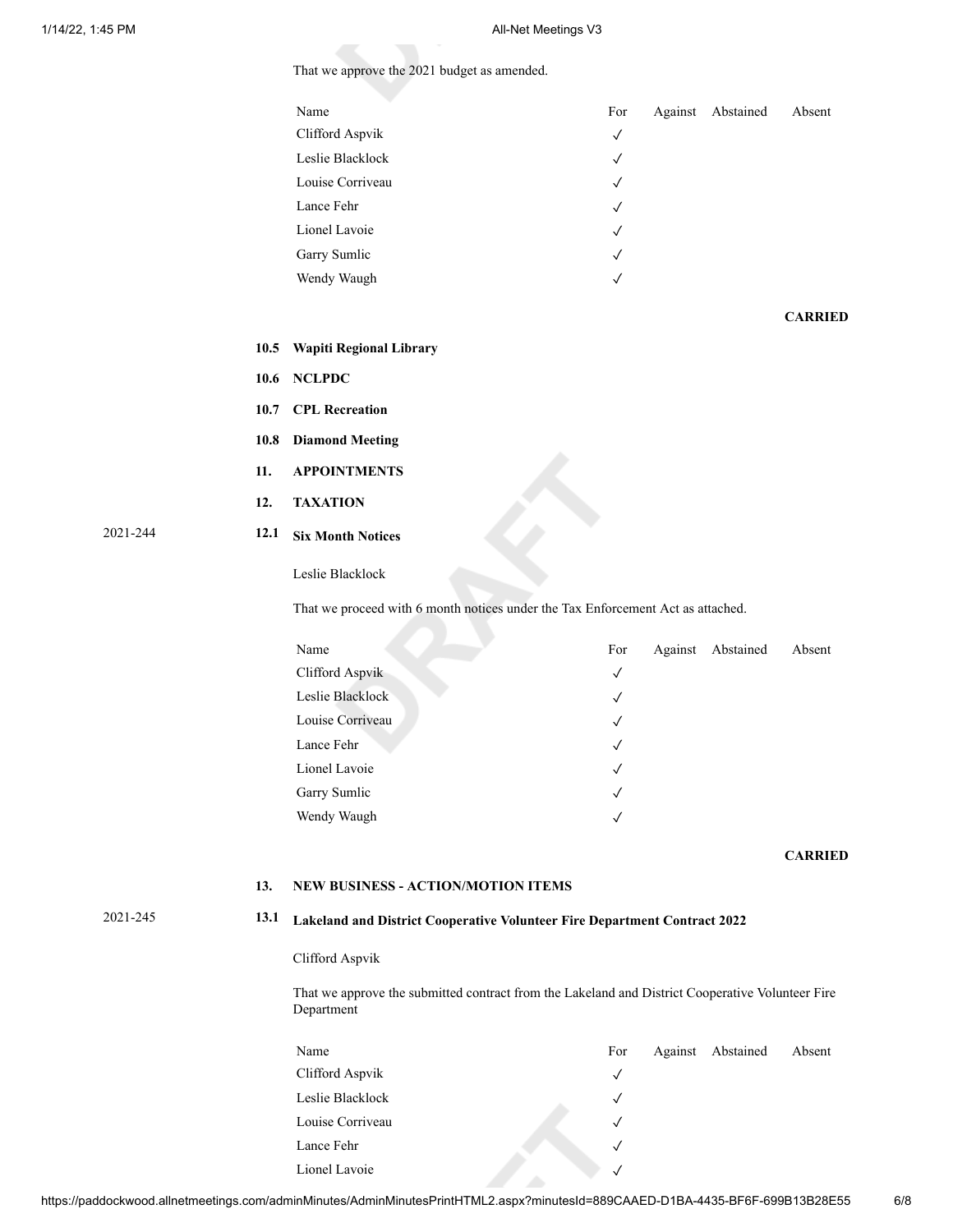#### 1/14/22, 1:45 PM All-Net Meetings V3

Wendy Waugh ✓

# 2021-246 **13.2 Affinity Credit Union Tender**

Louise Corriveau

# That we accept the Affinity Credit Union Banking tender.

Garry Sumlic √

| For          |  | Absent            |
|--------------|--|-------------------|
| $\checkmark$ |  |                   |
| $\checkmark$ |  |                   |
| $\sqrt{ }$   |  |                   |
| $\checkmark$ |  |                   |
| $\sqrt{ }$   |  |                   |
| $\sqrt{ }$   |  |                   |
| $\checkmark$ |  |                   |
|              |  | Against Abstained |

## **CARRIED**

#### **14. BYLAWS**

## **15. CORRESPONDENCE**

- **15.1 North Central Transportation Planning Committee Workshop**
- **15.2 Grant Thornton**
- **15.3 Gravelock**
- **15.4 Blackpine Services Custom Rates**
- **15.5 Municipal Hail Insurance Premium written and loss**
- **15.6 Heritage Property**
- **15.7 Judy Harwood**
- **16. OTHER BUSINESS**
- **17. COUNCILLOR CONCERNS**

# 2021-247 **18. NEXT MEETING DATE**

Lance Fehr

That the next meeting date be set for Wednesday, January 19, 2022 at 9:00 am in Council Chambers at the RM of Paddockwood Offices.

| Name             | For          | Against Abstained | Absent |
|------------------|--------------|-------------------|--------|
| Clifford Aspvik  | $\checkmark$ |                   |        |
| Leslie Blacklock | $\sqrt{ }$   |                   |        |
| Louise Corriveau | $\sqrt{ }$   |                   |        |
| Lance Fehr       | $\sqrt{ }$   |                   |        |
| Lionel Lavoie    | $\sqrt{ }$   |                   |        |
| Garry Sumlic     | $\sqrt{ }$   |                   |        |
| Wendy Waugh      | $\sqrt{ }$   |                   |        |

#### **CARRIED**